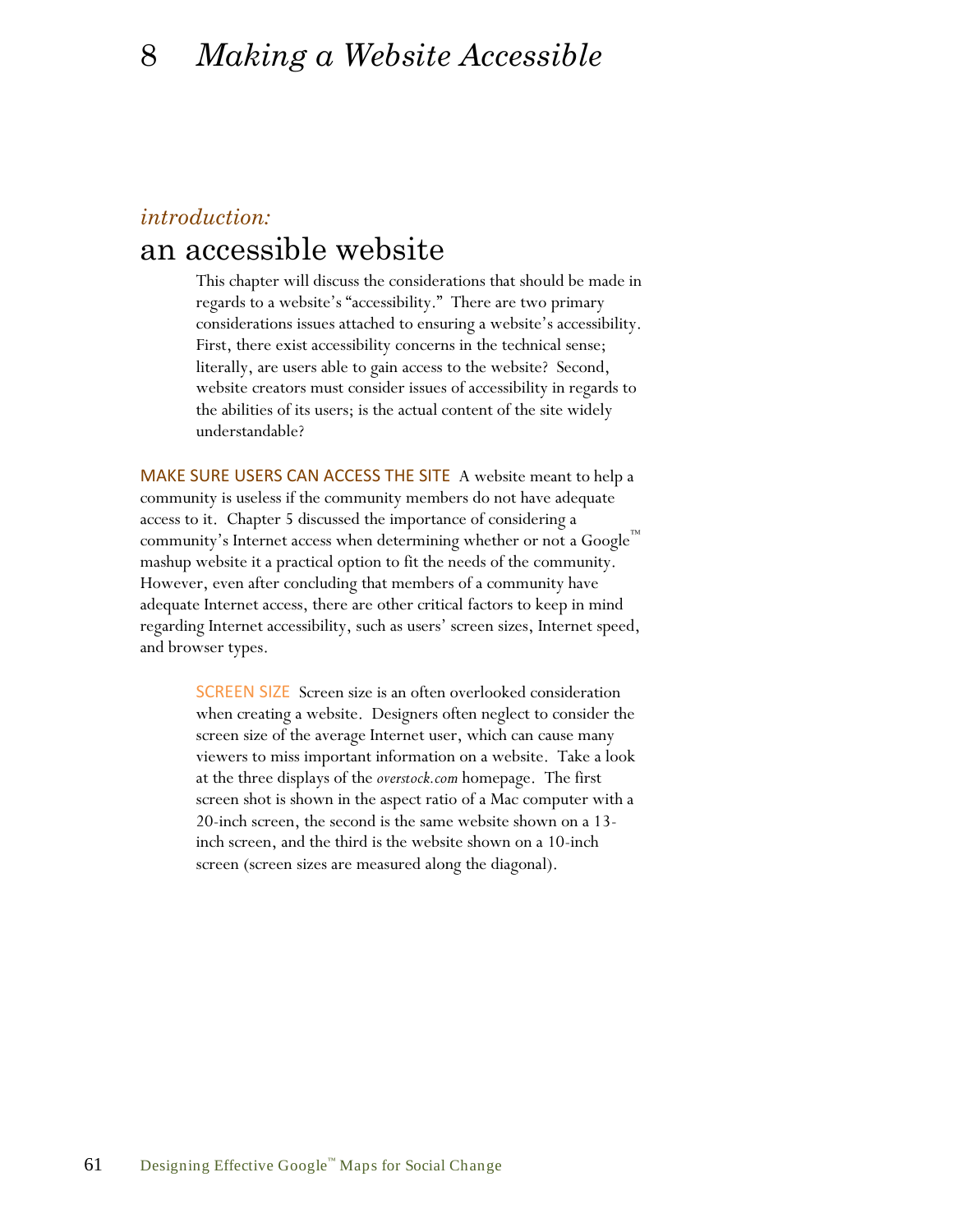





#### *Overstock.com, in Three Screen Size Ratios*

These three screen shots are taken from a 20 inch screen, a 13-inch screen, and a 10-inch screen (from top to bottom). The 20-inch screen shows the entire page width with some room to spare, and allows viewers to see that there is more content further down the page by showing some of the section below. The 13-inch screen also displays the entire page width, but hides the bottom portion of the page because the page cuts off at what appears to be a natural endpoint. The 10-inch screen also hides the bottom of the screen, but also hides the last section on the far right side of the page (labeled "More"). Users with 10-inch screens may end up missing a lot of information as a result of their screen size.